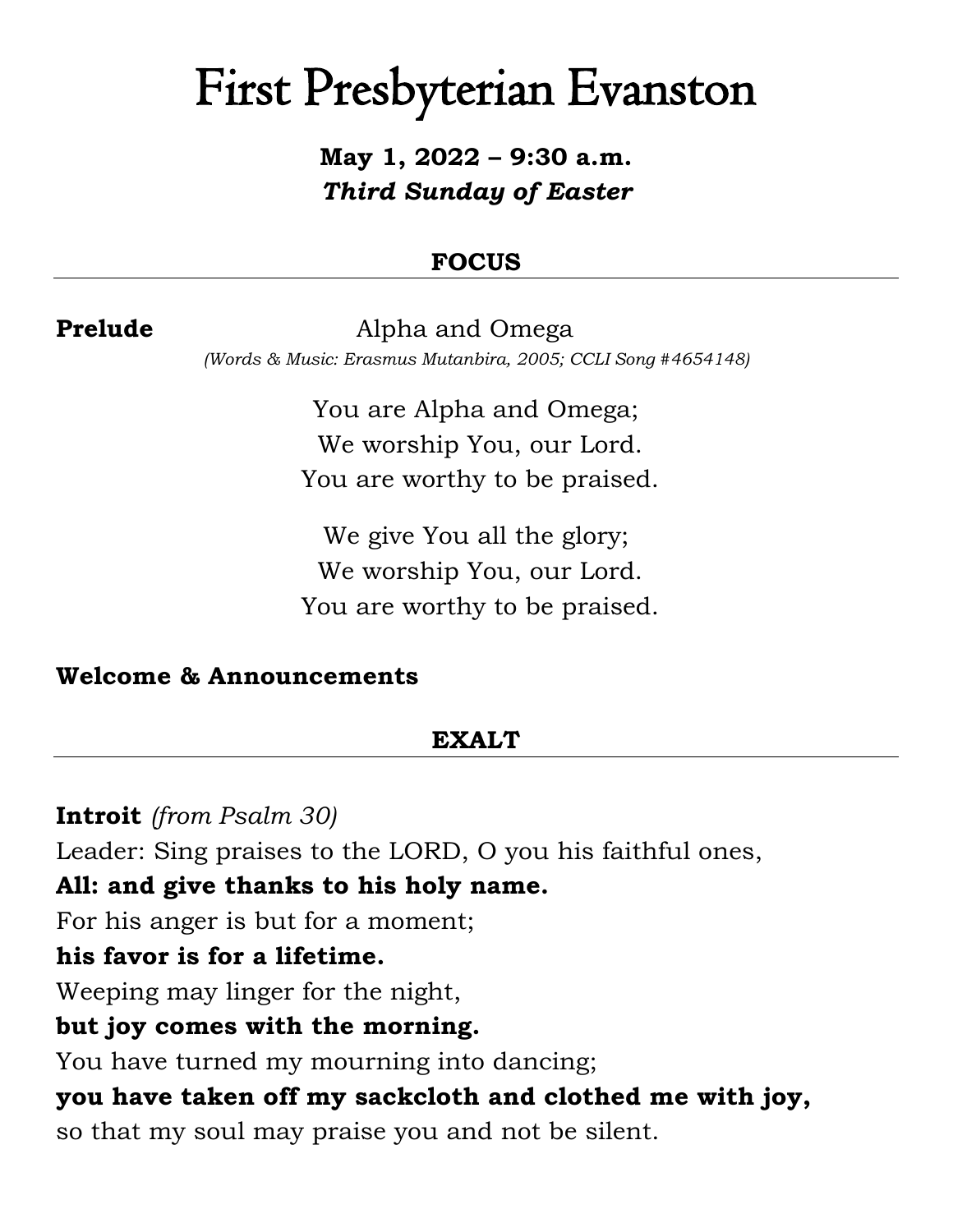#### **O LORD my God, I will give thanks to you forever.**

**Opening Song** Lord, I Lift Your Name on High *(Words & Music: Phil Wickham, Jeremy Riddle, & Josh Farro, 2012, CCLI Song #117947)*

Lord I lift Your name on high Lord I love to sing Your praises I'm so glad You're in my life I'm so glad You came to save us

You came from heaven to earth To show the way From the earth to the cross My debt to pay From the cross to the grave From the grave to the sky Lord I lift Your name on high

Lord I lift Your name on high Lord I love to sing Your praises I'm so glad You're in my life I'm so glad You came to save us

You came from heaven to earth To show the way From the earth to the cross My debt to pay From the cross to the grave From the grave to the sky Lord I lift Your name on high

You came from heaven to earth To show the way From the earth to the cross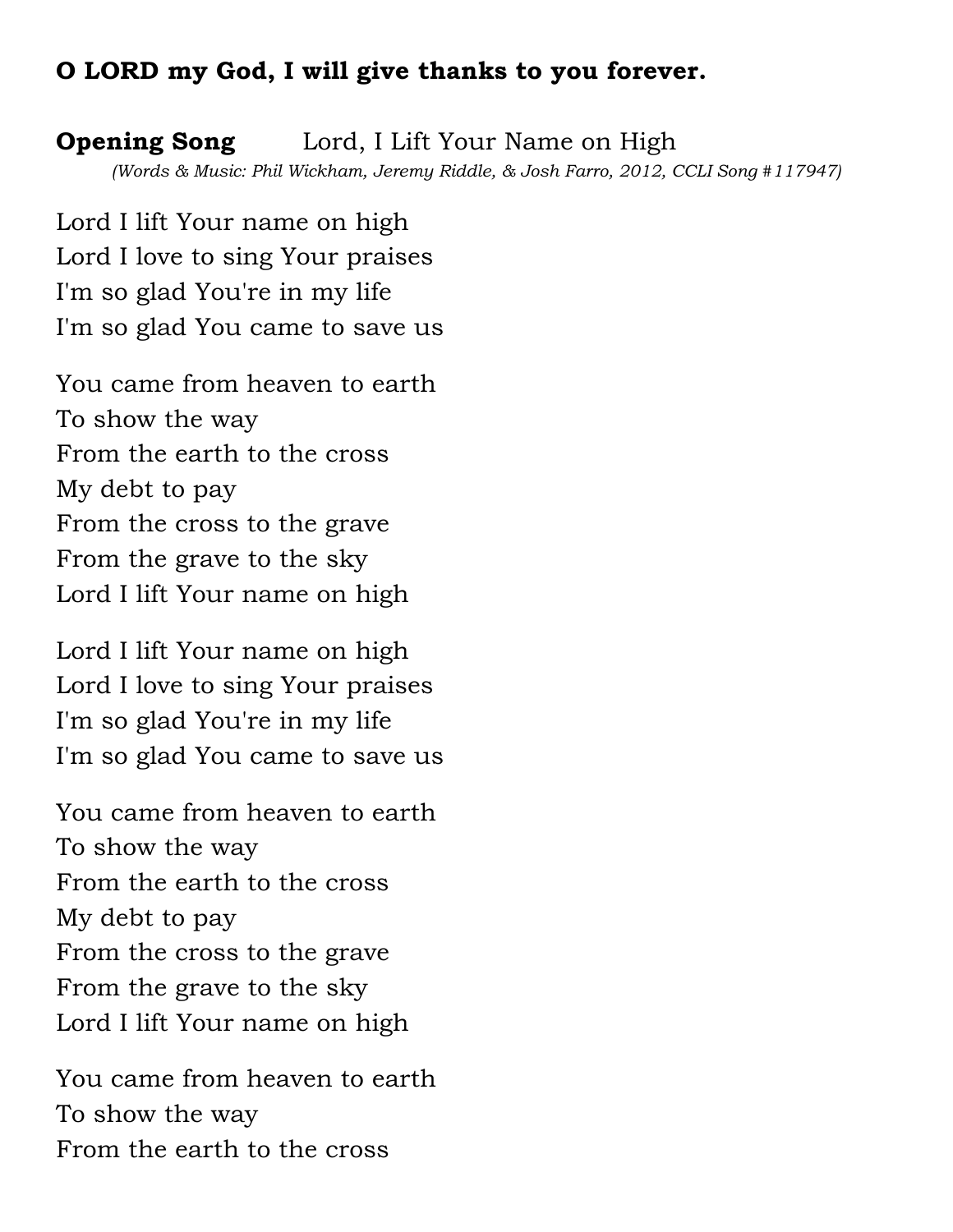My debt to pay From the cross to the grave From the grave to the sky Lord I lift Your name on high

### **Prayer of Confession & Assurance of Pardon**

**All: Gracious and Almighty Lord, you created the heavens and set the solar system spinning. You created us in your own image, and then poured out blessing upon blessing. Despite the abundant evidence of your power and faithful love, we confess that we hesitate to look to you for all that we need. We confess our tendency to rely upon our own efforts and wisdom in the misguided belief that we know best, and that we can make our way by ourselves. Forgive us! Reorient our hearts and make us less enamored of our own abilities, that we might be humble enough and wise enough to live in gratitude and dependence, looking to you in faith every minute of every day. In Jesus' name we pray, Amen. Now, Lord, please hear our silent prayers of confession.**

#### *(Time of silent confession.)*

Leader: Hear these words of assurance from the book of Nehemiah, chapter 9: "But you are a God ready to forgive, gracious and merciful, slow to anger and abounding in steadfast love." Friends, believe the good news of the gospel:

**All: In Jesus Christ we are forgiven. Thanks be to God, Amen.**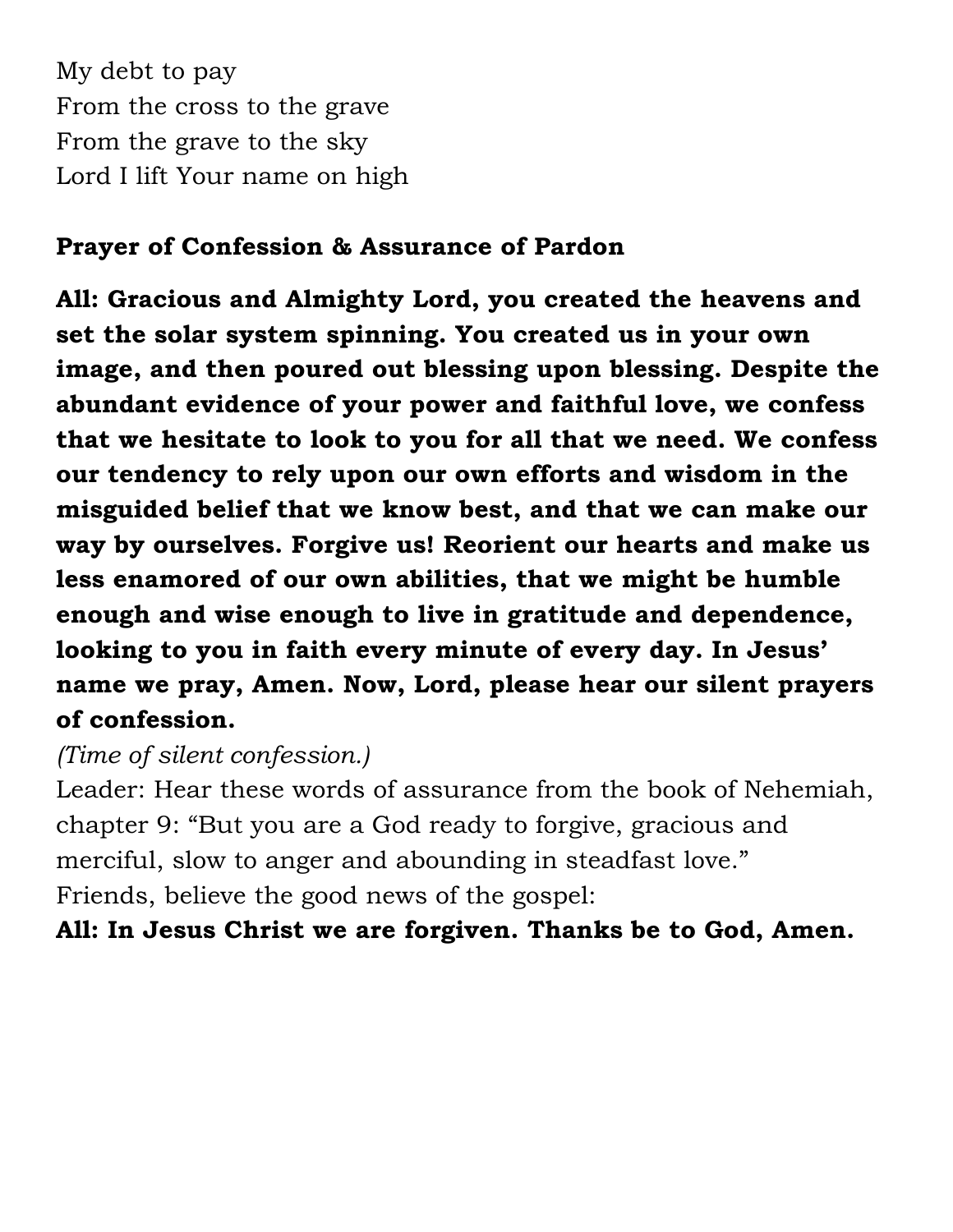### **Song of Response**

The Heavens are Telling *(Words: from Psalm 19; Music: Sandra McCracken)*

The heavens are telling the glory of God. The earth declares the work of His hands. The law of the Lord, more desired than gold, Sweeter than honey, reviving the soul.

#### **ENCOUNTER**

### **Children's Moment & Passing the Peace of Christ**

**Scripture** Acts 5:27-32

**<sup>27</sup>**When they had brought them, they had them stand before the council. The high priest questioned them, **<sup>28</sup>**saying, "We gave you strict orders not to teach in this name, yet here you have filled Jerusalem with your teaching and you are determined to bring this man's blood on us." **<sup>29</sup>**But Peter and the apostles answered, "We must obey God rather than any human authority. **<sup>30</sup>**The God of our ancestors raised up Jesus, whom you had killed by hanging him on a tree. **<sup>31</sup>**God exalted him at his right hand as Leader and Savior that he might give repentance to Israel and forgiveness of sins. **<sup>32</sup>** And we are witnesses to these things, and so is the Holy Spirit whom God has given to those who obey him."

**Sermon Witness or Silence** *Rev. Dr. Raymond Hylton, Senior Pastor*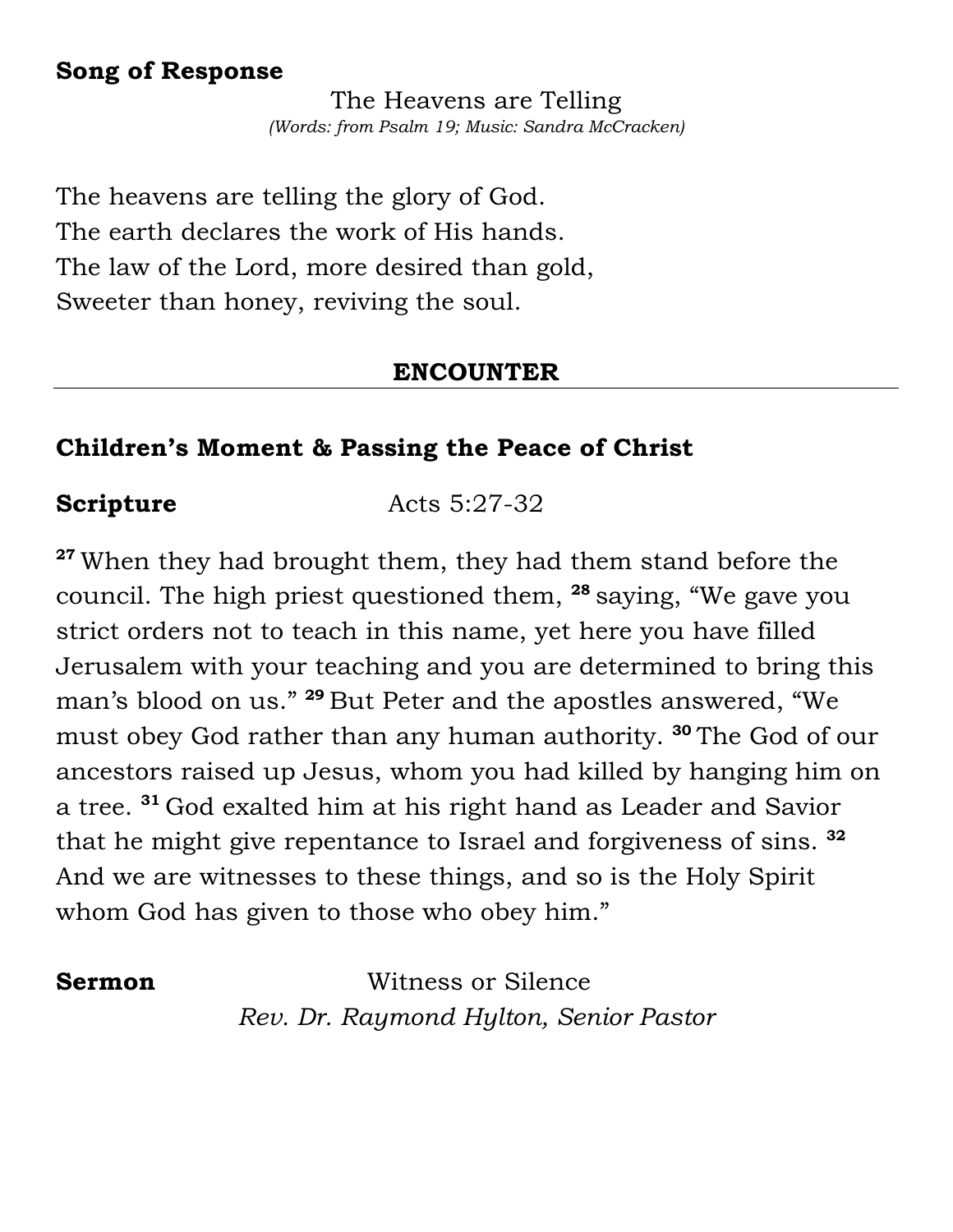# **Sharing of Tithes and Offerings**

# **Sacrament of the Lord's Supper**

*All who are truly sorry for their sins, who sincerely believe in the Lord Jesus as their Savior, and who desire to live in obedience to Him, are invited to take communion.*

Pastor: The Lord be with you.

### **All: And also with you.**

Lift up your hearts.

**We lift them to the Lord.**

Let us give thanks to the Lord our God.

# **It is right to give our thanks and praise.**

*(Prayer)*...and all the company of heaven, singing the hymn of your unending praise.

**Holy, holy, holy Lord, God of power and might.** 

**Heaven and earth are full of your glory.** 

**Hosanna in the highest.** 

**Blessed is he who comes in the name of the Lord.** 

**Hosanna in the highest.**

*(Prayer)*…Great is the mystery of faith. **Christ has died, Christ is risen, Christ will come again.**

*(Prayer)*...Father, Son, and Holy Spirit. **Amen.**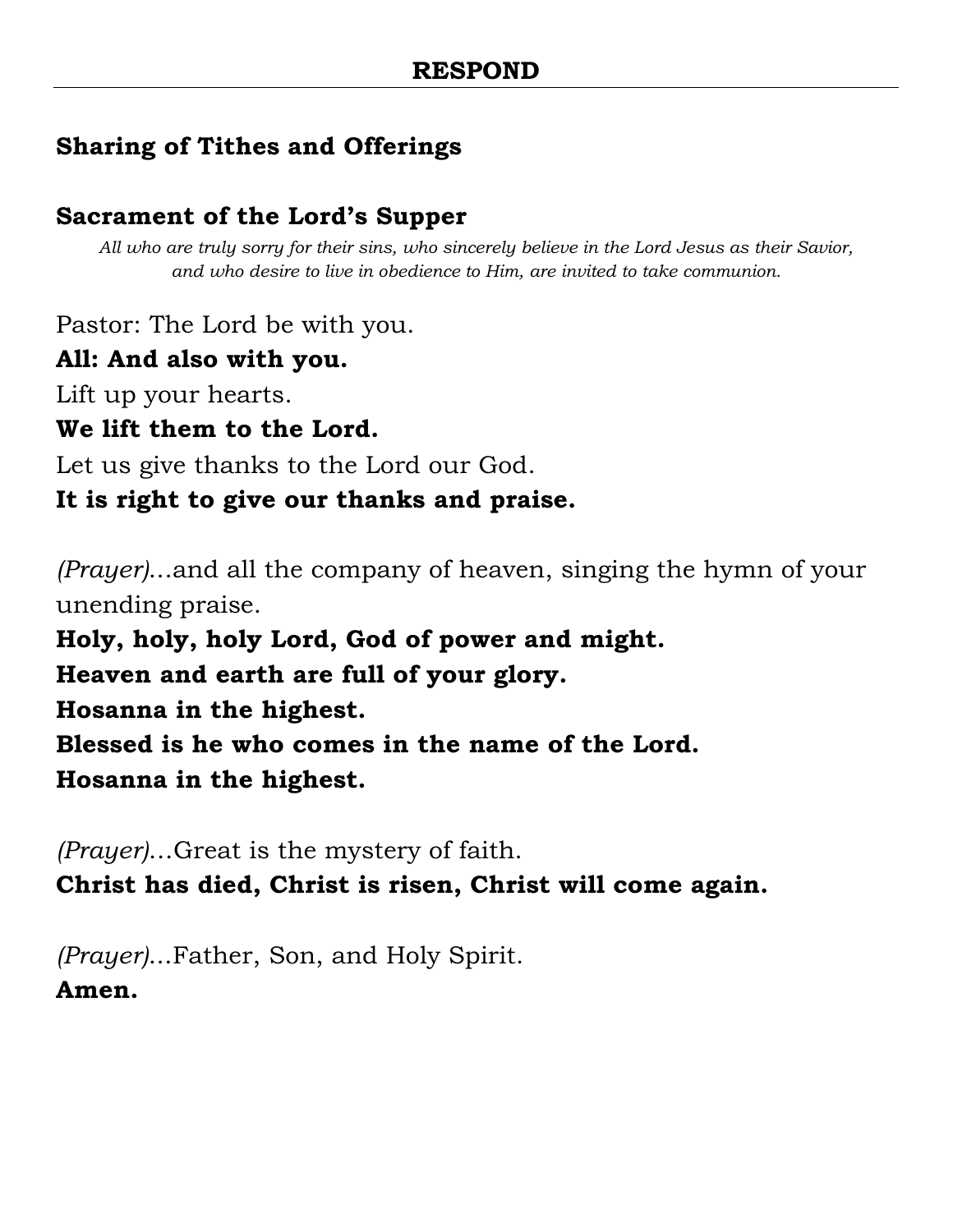#### **Communion Anthem**

Glory, Hallelujah!

*(Words: Samuel Medley, 1728-1799; Music: Mark Burrows, 2010)* 

*Glory, hallelujah!*

*I know that my Redeemer lives. What joy His resurrection gives. Shout on, pray on, we're gaining ground; The dead's alive, the lost is found. He lives, all glory to His name. He lives, my Savior still the same. What joy the blest assurance gives, I know that my Redeemer lives.*

#### **Prayer after Communion**

#### **The Apostles' Creed**

I believe in God the Father Almighty, Maker of heaven and earth, and in Jesus Christ His only Son our Lord; who was conceived by the Holy Spirit, born of the Virgin Mary, suffered under Pontius Pilate, was crucified, dead, and buried; He descended into hell; the third day He rose again from the dead; He ascended into Heaven, and sits at the right hand of God the Father Almighty; from thence He shall come to judge the living and the dead. I believe in the Holy Spirit; the holy catholic Church; the communion of saints; the forgiveness of sins; the resurrection of the body; and the life everlasting. Amen.

#### **Closing Song** Mighty to Save

*(Words & Music: Ben Fielding & Reuben Morgan, 2006; CCLI Song #4591782)*

Ev'ryone needs compassion Love that's never failing Let mercy fall on me Ev'ryone needs forgiveness The kindness of a Savior The hope of nations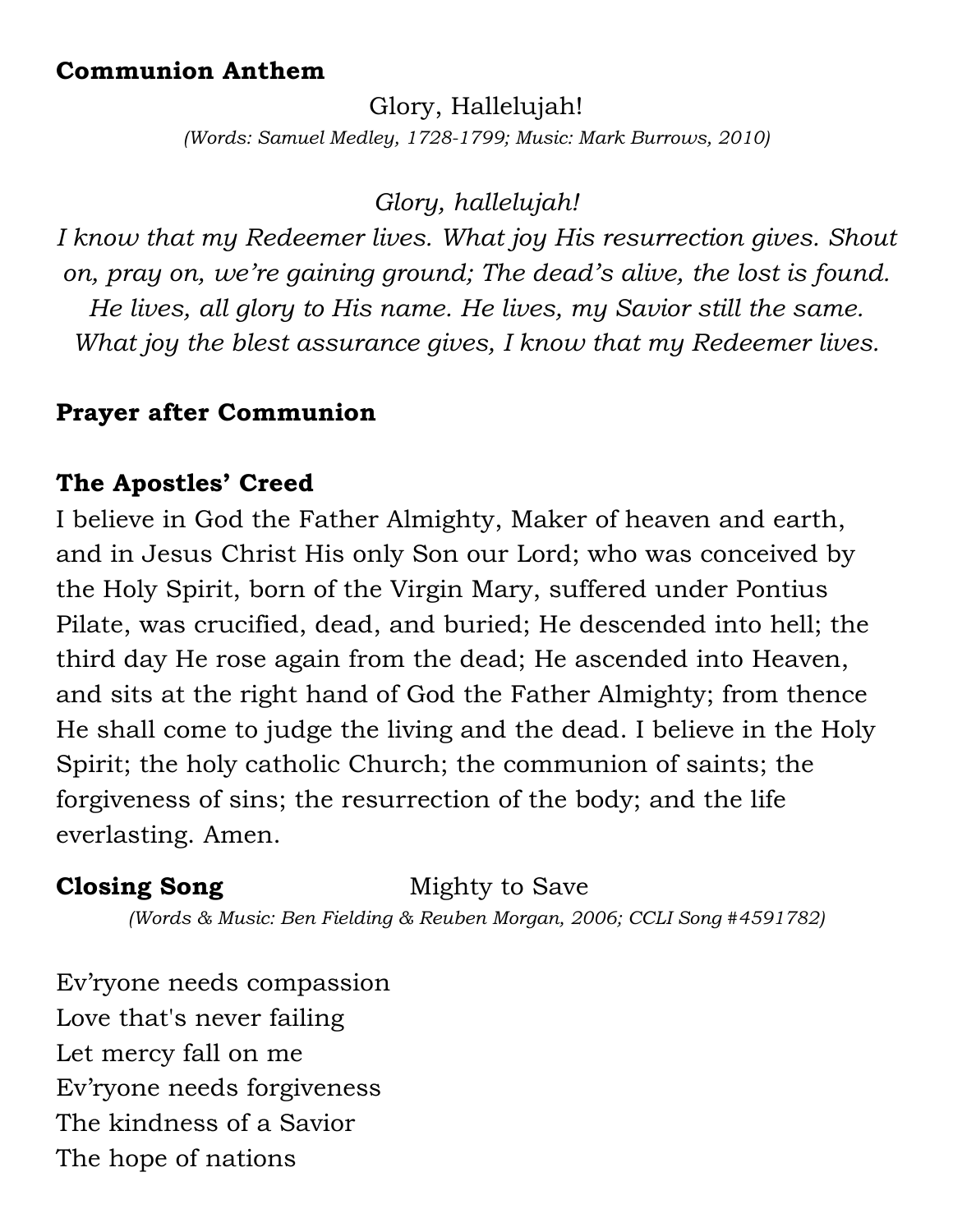Savior, He can move the mountains My God is mighty to save He is mighty to save Forever, Author of salvation He rose and conquered the grave Jesus conquered the grave

So take me as You find me All my fears and failures Fill my life again I give my life to follow Ev'rything I believe in Now I surrender

Savior, He can move the mountains My God is mighty to save He is mighty to save Forever, Author of salvation He rose and conquered the grave Jesus conquered the grave

Shine your light and let the whole world see We're singing For the glory of the risen King Jesus Shine your light and let the whole world see We're singing For the glory of the risen King

Savior, He can move the mountains My God is mighty to save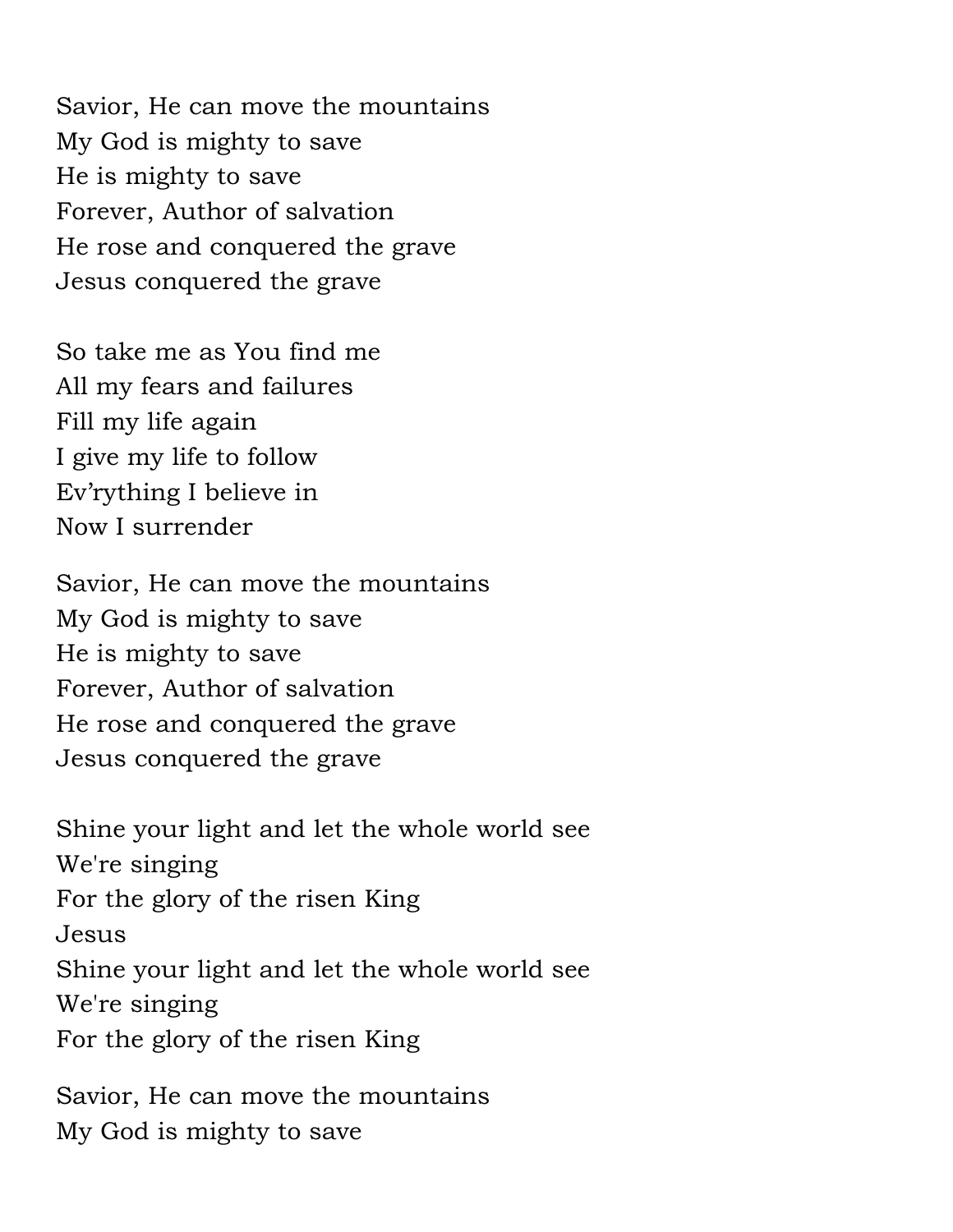He is mighty to save Forever, Author of salvation He rose and conquered the grave Jesus conquered the grave

Savior, You can move the mountains God, You are mighty to save You are mighty to save Forever, Author of salvation You rose and conquered the grave Yes, you conquered the grave

You are mighty to save

# **Benediction**

#### **Postlude**

*Die Schule der Galäufigkeit* (The School of Dexterity) Op. 299, No. 21 *(Music: Carl Czerny, 1797-1857)*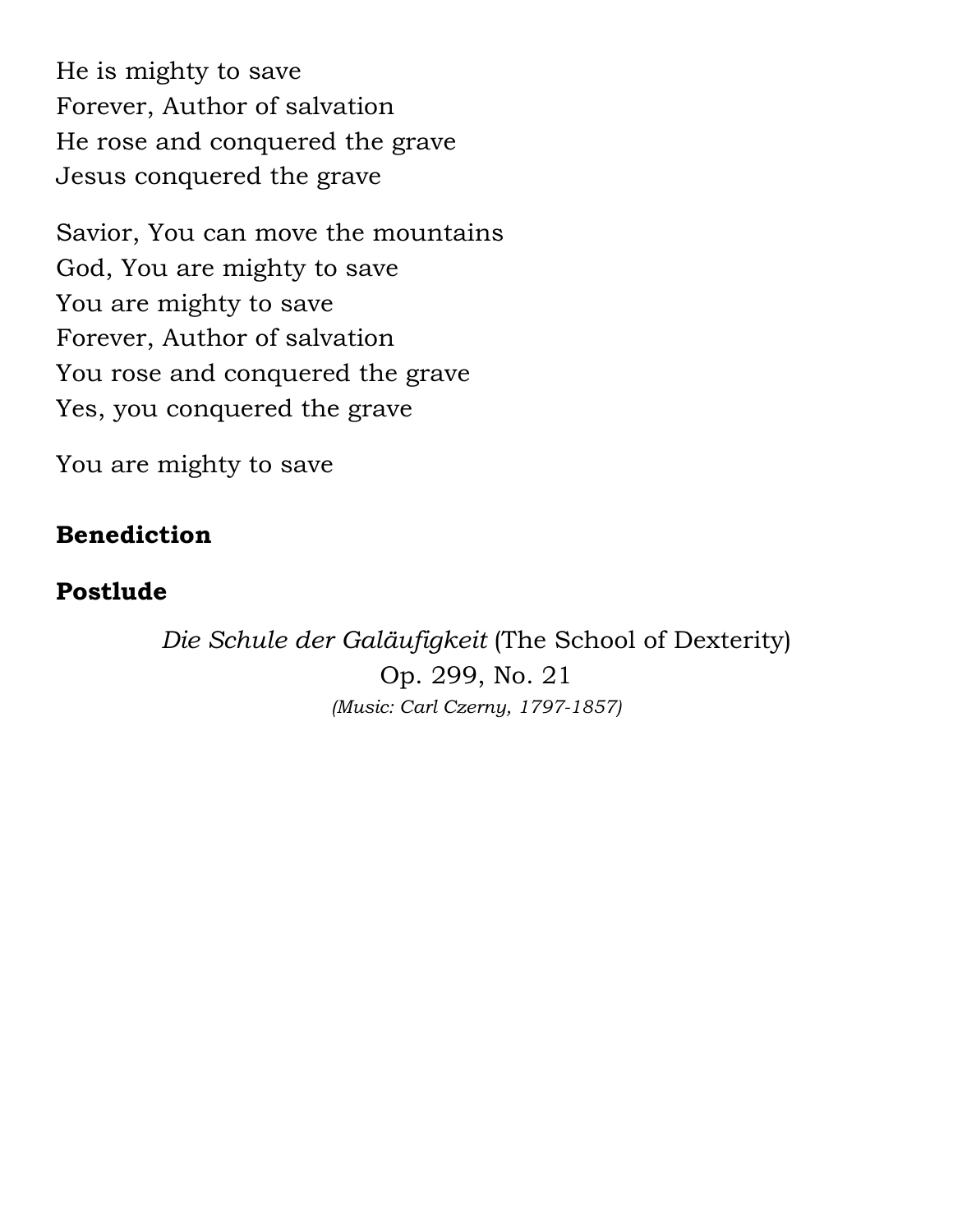#### *Today's Worship Service Leaders*

**Crofton Coleman**, Worship Band Dir., Vocals, Piano; **Erwin Yasukawa,** Bass; **Tina Laughlin**, Percussion; **Ash Hardin & Peter McLeod,** Percussion **Hannah Dixon McConnell,** Dir. of Worship & Music, Choir Director; **Chancel Choir Caryl Weinberg**, Dir. of Mission, Confession & Assurance, Communion Server **Rev. Amanda Golbek,** Minister of Children & Youth, Welcome, Children's Message & Peace, Communion **Rev. Dr. Raymond Hylton,** Senior Pastor, Sermon, Sharing of Tithes, Communion **Nancy Sadek**, Scripture Reading **FPCE Elders,** Communion Servers

**Evan Peters,** A/V Coordinator, Live Audio **Jim Teague,** Director of Communications **Jacob Collins**, A/V Volunteer, Live Stream Technical Director **Mike Campbell,** A/V Volunteer, Projection **John Carlson,** A/V Volunteer, Online Chat **Trudy Delfosse Wenger,** A/V Volunteer, Online Chat **Alexis Langlois,** A/V Volunteer, Audio **Qin Zhou,** A/V Volunteer, Online Chat **Joe Sickles,** Building Team **Tony Brown, Carol Clanton, Stephanie Keene,** Ushers

**Marilyn Haase & Sally Ivaska,** Prayer Companions

*Christian Education & Childcare* **The Nursery will be open from 9:30 a.m. to noon.**

Youth/Children's Education – Sundays at 11 a.m. **Pre-K through 4th Grade** meets on the 3rd Floor. **5th through 8th Grade** meets in the Choir room. Youth Group meets from 4 to 6 p.m.

**Adult Education –** Sundays at 11 a.m. *'The James Code'* **Class –** Meets in Room 213 and on Zoom.

#### *First Pres Announcements*

**Fellowship time in Roy Hall, TODAY** - Join us today after the service in our 2<sup>nd</sup> Floor gym as the Deacons host our Sunday social gathering.

**'The James Code' Adult Ed continues today at 11 a.m.** - Our adult education class takes place in Room 213 at 11 a.m. Taught by Michael Allen, co-founder and chief strategy officer of Together Chicago, this course will focus on the letter of James, with supplemental reading from *The James Code: 52 Scripture Principles for Putting Your Faith into Action*, by O.S. Hawkins.

**Our Agape Meal will take place today at noon in the Dining Room** - First Pres members and friends are invited to enjoy a time of fellowship with each other, and a delicious, free meal. It is our way of continuing the feast we celebrate at the communion table. No RSVP is needed.

**Interfaith Action Evanston's next Hygiene Item Drive is May 7, 10 a.m.-noon** – Interfaith Action Evanston operates the "Producemobile" once a month which distributes food to Evanston's families experiencing food insecurity. Interfaith has recently added a new dimension to the distribution of food: the "SNAPGap" program. SNAPGap collects and distributes items that most of us consider necessary but are not eligible for purchase with federal benefits, such as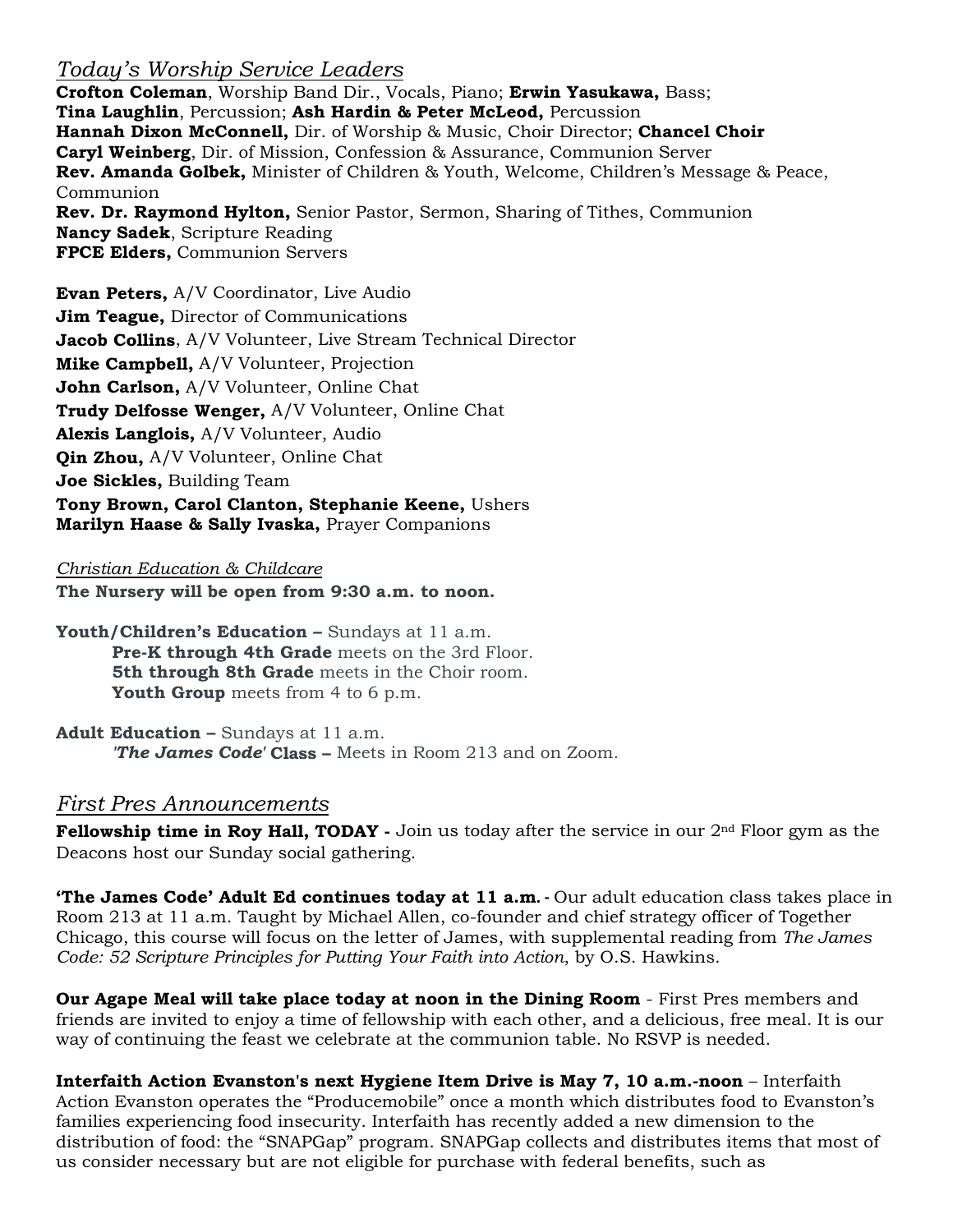toilet paper, toothpaste, soap, or shampoo. Interfaith identifies 1-3 items for distribution each month. The items Interfaith will be distributing in May are **razors, shaving cream, and deodorant.** If you purchase these items locally for donation, you can drop them off at First United Methodist Church, 516 Church St. Evanston, IL 60201 at the date/time listed above.

**Join with other FPCE volunteers on May 14 for Rebuilding Together** – On Saturday, May 14 we'll continue the work we started last summer to revitalize Sandra Dozie's home. This year we will include some interior work that was not feasible due to Covid. Sandwiches and light snacks will be provided. Two shifts are available: 8 a.m.-noon and 11:30 a.m.-3:30 p.m. Volunteers are welcome to sign up for more than one shift. For more information contact Caryl Weinberg: [cweinberg@firstpresevanston.org.](mailto:cweinberg@firstpresevanston.org)

**Submit info for Graduation Sunday –** On Sunday May 15 we will celebrate our graduates during worship! Please send info about your middle school, high school, or college graduate to Pastor Amanda at [agolbek@firstpresevanston.org.](mailto:agolbek@firstpresevanston.org) Include the school/program they are graduating from and what their future plans will be.

#### *Beginning Sunday, June 5, our worship services will start at 10 a.m. as we move to our summer schedule.*

#### **First Presbyterian Church**

**1427 Chicago Avenue, Evanston, IL 60201 (847) 864-1472 Fax:(847) 864-1494 E-mail address: [info@firstpresevanston.org](mailto:info@firstpresevanston.org) www.firstpresevanston.org**

Mission Statement:

*First Presbyterian Church of Evanston exists to know Christ and to grow in him as we serve and make disciples in Evanston, the Chicago area, and the world.*



*This QR code will take you to a web page with links for giving and recording your attendance at today's service via the Connect Card.*

*Texts in today's service are reproduced by permission from the following: Presbyterian Hymnal: Hymns, Psalms, and Spiritual Songs. Copyright 1990. Westminster/John Knox Press, CCLI License #253526. OneLicense #A-804550.*